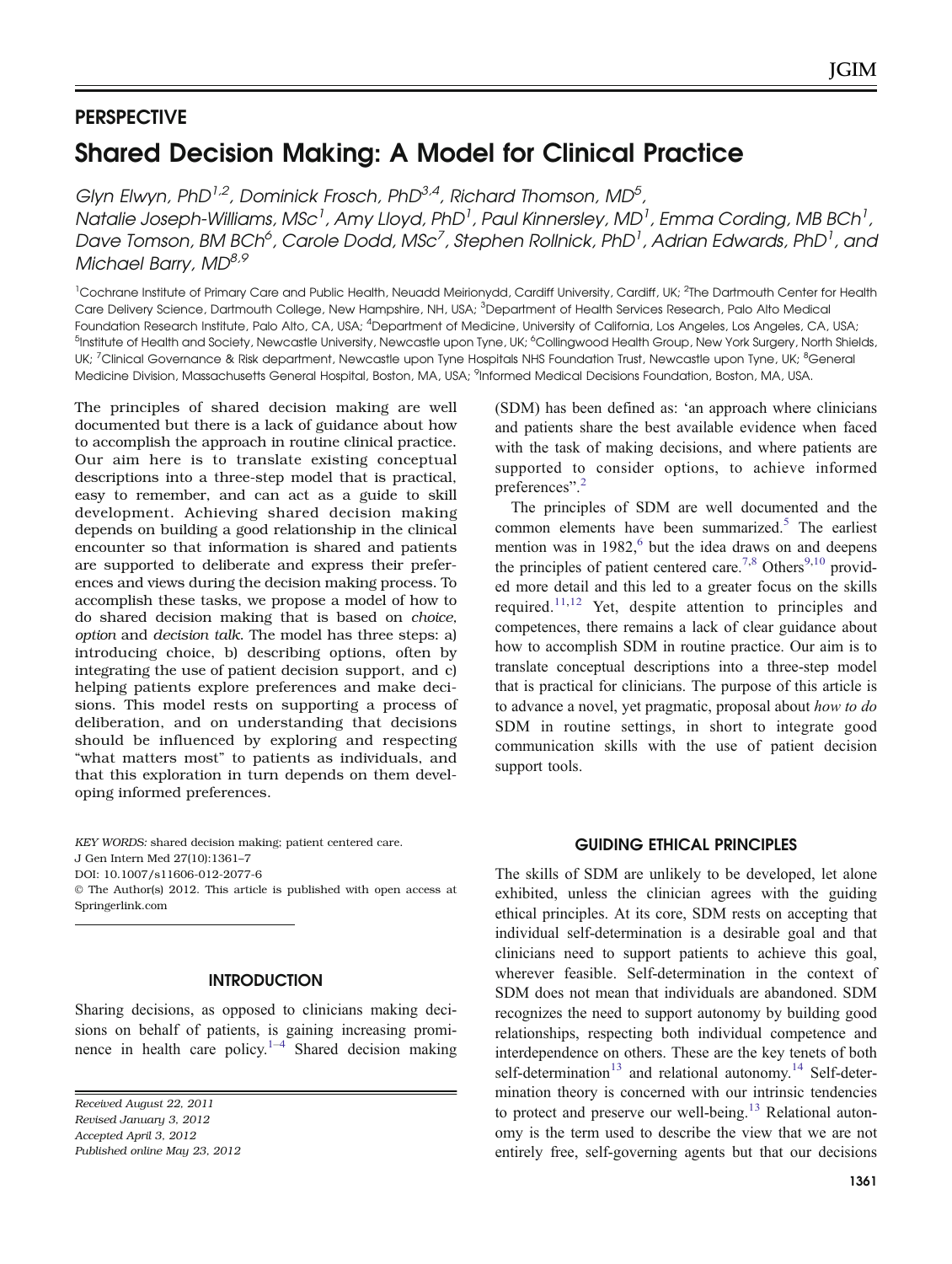will always relate to interpersonal relationships and mutual dependencies.<sup>[15](#page-5-0)</sup> As King and Moulton have noted, these principles extend the concept of informed consent beyond that of simple information transfer towards honoring informed preferences.<sup>[16](#page-5-0)</sup> We acknowledge that good clinical practice balances these principles with those of beneficence and justice.<sup>[17](#page-5-0)</sup>

However, some healthcare professionals express doubts, saying that patients don't *want* to be involved in decisions, lack the capacity or ability, might make 'bad' decisions, or worry that SDM is just not practical, given constraints such as time pressure. Others claim they are 'already doing it', though data from patient experience surveys indicates that this is not generally the case.<sup>18,19</sup> It is therefore clear that the first step for those advocating the uptake of SDM is to ensure that clinicians and others support the underlying rationale.

Before doing so however, we need to note the challenges that clinicians will be navigating. Low health literacy or low numeracy will be barriers to SDM and some patients come from cultural backgrounds that lack a tradition of individuals making autonomous decisions.

We cannot therefore emphasize too strongly that SDM has to be built on the core skills of good clinical communication skills, as recognized in many seminal texts, $20-23$  $20-23$  $20-23$  including building rapport and structuring the consultations.[24](#page-5-0)

# WHY SHARE DECISIONS: BEYOND THE ETHICAL IMPERATIVE

SDM is supported by evidence from 86 randomized trials showing knowledge gain by patients, more confidence in decisions, more active patient involvement, and, in many situations, informed patients elect for more conservative treatment options. $25$  We illustrate the arguments in favor of SDM by providing two hypothetical cases where more than one reasonable treatment option exist—see cases 1 and 2.[12](#page-5-0) They illustrate that informed preferences are an optimal goal because the decisions made will be better understood, based on more accurate expectations about the negative and positive consequences<sup>[26](#page-5-0)</sup> and more consistent with personal preferences.

#### Case 1 **Katherine: early stage breast cancer**

Katherine (aged 67) had recently been diagnosed with breast cancer. She was widowed, living alone in a rural location and did not drive. She was offered a choice between lumpectomy with radiotherapy (breast conservation surgery) or mastectomy, and was told of the equal survival rates for the two procedures. She was surprised by this choice and became anxious. She listened to the advice and, although she was given good information, felt steered towards having a lumpectomy and radiotherapy as the "less invasive" option. She became very tired during the radiotherapy, and her breast became tender and much smaller, an effect that she did not anticipate. Two years later, an ipsilateral local recurrence of the breast cancer necessitated a mastectomy. At this point, she became aware that there was a higher (double) rate of local recurrence after lumpectomy. She felt regret and considered that her decision might have been different if she had been given more information and a chance to express her strong wish to avoid recurrence.

#### **Case 2 Edward: symptoms due to an enlarged prostate**

Edward (aged 75) had recently been diagnosed as having an enlarged prostate gland causing him bothersome urinary symptoms. He was offered surgery as the most effective treatment and accepted the recommendation. Before surgery he enjoyed an active sex life which was important to him and his wife but this was seriously affected by the surgery. He had been made aware that some men have sexual problems after surgery but he did not feel as if he'd had a chance to consider the extent of this risk or to consider whether this was a concern to him personally. Looking back, he feels that if he had been given more of a chance to discuss his preferences, he may have postponed surgery in favor of "watchful waiting"

# DOING SHARED DECISION MAKING

We propose that achieving SDM depends on tasks that help *confer agency*, where agency refers to the capacity of individuals to act independently and to make their own free choices.<sup>[27,28](#page-5-0)</sup> SDM aims to confer agency by 1) providing information and 2) supporting the decision making process.

Providing Information. We help patients participate by providing high quality information. We also need to elicit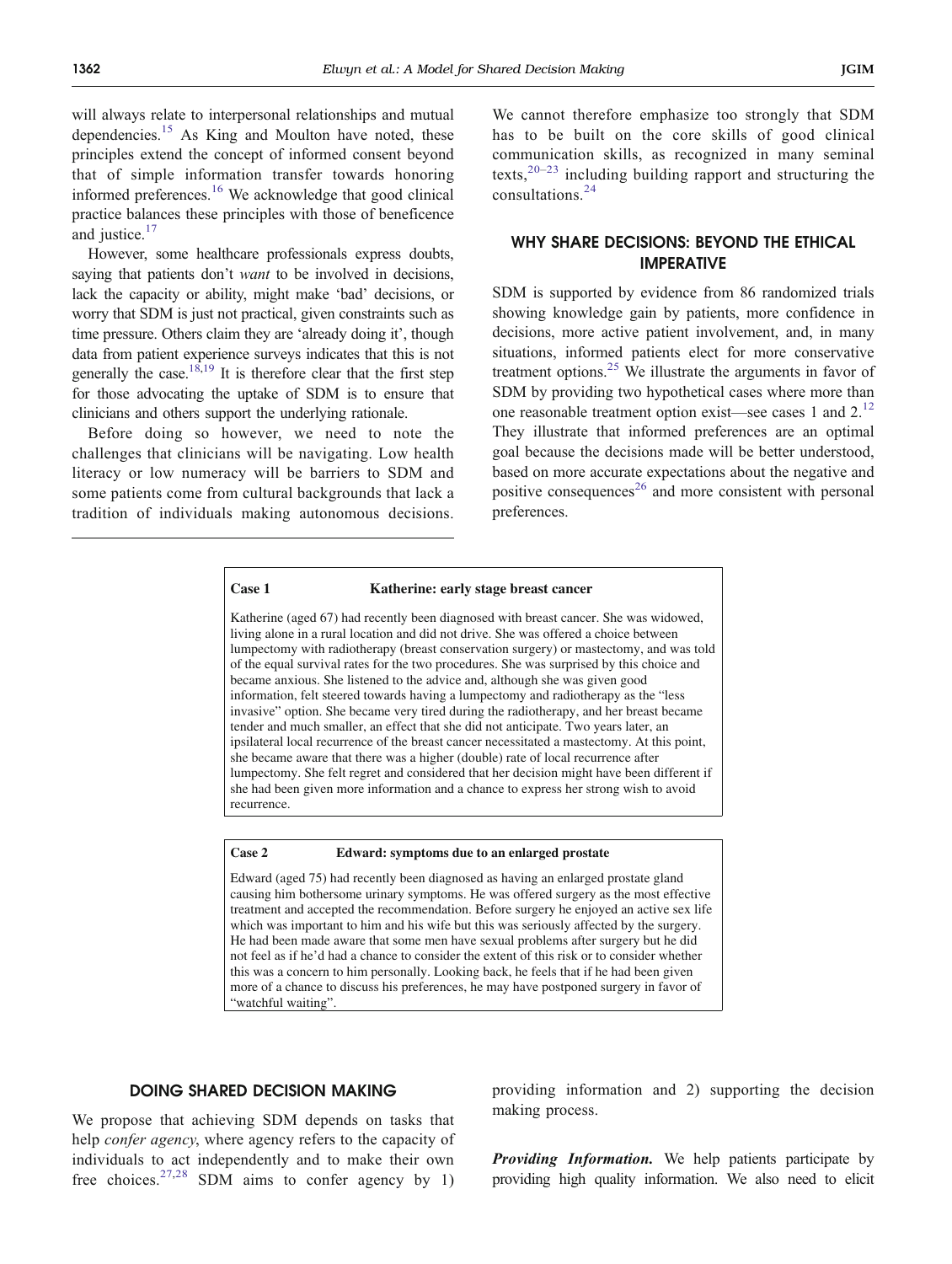what patients already know, and whether it is correct. People place different importance on the outcomes associated with different options and have different preferences about the processes and paths that lead to these outcomes. If patients are not informed, they will be unable to assess 'what it is important to them', and so establish informed preferences. The first task of SDM is to ensure that individuals are not making decisions when insufficiently informed about key issues, not 'making decisions in the face of avoidable ignorance' (Al Mulley, personal communication). Many tools have been designed to help achieve this goal.<sup>29</sup> Detail about these tools and their effects can be found elsewhere: $11$  in this article we will describe how to deploy them as part of doing SDM.

**Supporting Deliberation.** The second task is to support patients to deliberate about their options (see Fig. [1](#page-4-0)), by exploring their reactions to information. When offered a role in decisions, some patients feel surprised, unsettled by the offer of options and uncertainty about what might be best. $30$  If all responsibility for decision making is transferred to patients they may feel 'abandoned'.<sup>[31](#page-6-0)</sup> Some patients initially decline decisional responsibility role, and are wary about participating.<sup>32</sup>

# A MODEL FOR CLINICAL PRACTICE

To accomplish SDM, we propose a three-step model for clinical practice (see Fig. [1\)](#page-4-0). We want to emphasize that this is a simplified model that illustrates the process of moving from initial to informed preferences. We acknowledge that this process also has psychological, social and emotional factors that will influence this deliberation space and that will need to be managed by an effective clinician-patient dialogue, seeking what Epstein has termed a 'shared mind'.<sup>[33](#page-6-0)</sup> However, accepting these requirements, we aim for parsimony.

We describe three key steps of SDM for clinical practice, namely: choice talk, option talk and decision talk, where the clinician supports deliberation throughout the process (Fig. [1](#page-4-0) and Boxes 1, 2 and 3). Choice talk refers to the step of making sure that patients know that reasonable options are available. Option talk refers to providing more detailed information about options and decision talk refers to supporting the work of considering preferences and deciding what is best. The model outlines a step-wise process, although it is important to recognize that the model is not prescriptive—clinical interactions are by necessity fluid. Decision support tools provide crucial inputs into this process.

### Box 1. Choice talk

|                                                                                     | <i>Choice talk</i> is about making patients that reasonable options exist. This step does not<br>necessarily have to be done face-to-face — an email, letter or a telephone call can also be<br>effective: e.g. asking a patient whose tests come back showing a herniated intervertebral<br>disc to use a decision support website.                                                                           |  |
|-------------------------------------------------------------------------------------|----------------------------------------------------------------------------------------------------------------------------------------------------------------------------------------------------------------------------------------------------------------------------------------------------------------------------------------------------------------------------------------------------------------|--|
| Choice talk' is a <i>planning</i> step (45). Components of the choice talk include: |                                                                                                                                                                                                                                                                                                                                                                                                                |  |
|                                                                                     | a) Step back. Summarise and say: "Now that we have identified the problem, it's<br>time to think what to do next"                                                                                                                                                                                                                                                                                              |  |
|                                                                                     | b) Offer choice. Beware that patients often misconstrue the presentation of choice<br>and think that the clinician is either incompetent or uninformed, or both. Reduce<br>this risk by saying: "There is good information about how these treatments differ<br>that I'd like to discuss with you."                                                                                                            |  |
|                                                                                     | c) Justify choice. Emphasise: 1) the importance of respecting individual preferences<br>and, 2) the role of uncertainty.                                                                                                                                                                                                                                                                                       |  |
|                                                                                     | <i>Personalizing preferences:</i> Explaining that different issues matter more to some<br>people than to others should be easily grasped. Say: "Treatments have different<br>consequences  some will matter more to you than to other people"                                                                                                                                                                  |  |
|                                                                                     | Uncertainty: Patients are often unaware about the extent of uncertainty in<br>medicine: that evidence may be lacking and that, individual outcomes are<br>unpredictable at the individual level. Say: "Treatments are not always effective<br>and the chances of experiencing side effects vary"                                                                                                               |  |
|                                                                                     | <b>d)</b> Check reaction. Choice of options may be disconcerting: some patients may<br>express concern. Suggested phrases: "Shall we go on" or 'Shall I tell you about<br>the options?"                                                                                                                                                                                                                        |  |
|                                                                                     | <b>e)</b> Defer closure. Some patients react by asking clinicians to "tell me what to do $\dots$ "<br>We suggest that <i>deferring closure</i> if this occurs, reassuring that you are willing to<br>support the process. Say: "I'm happy to share my views and help you get to a<br>good decision. But before I do so, may I describe the options in more detail so<br>that you understand what is at stake?" |  |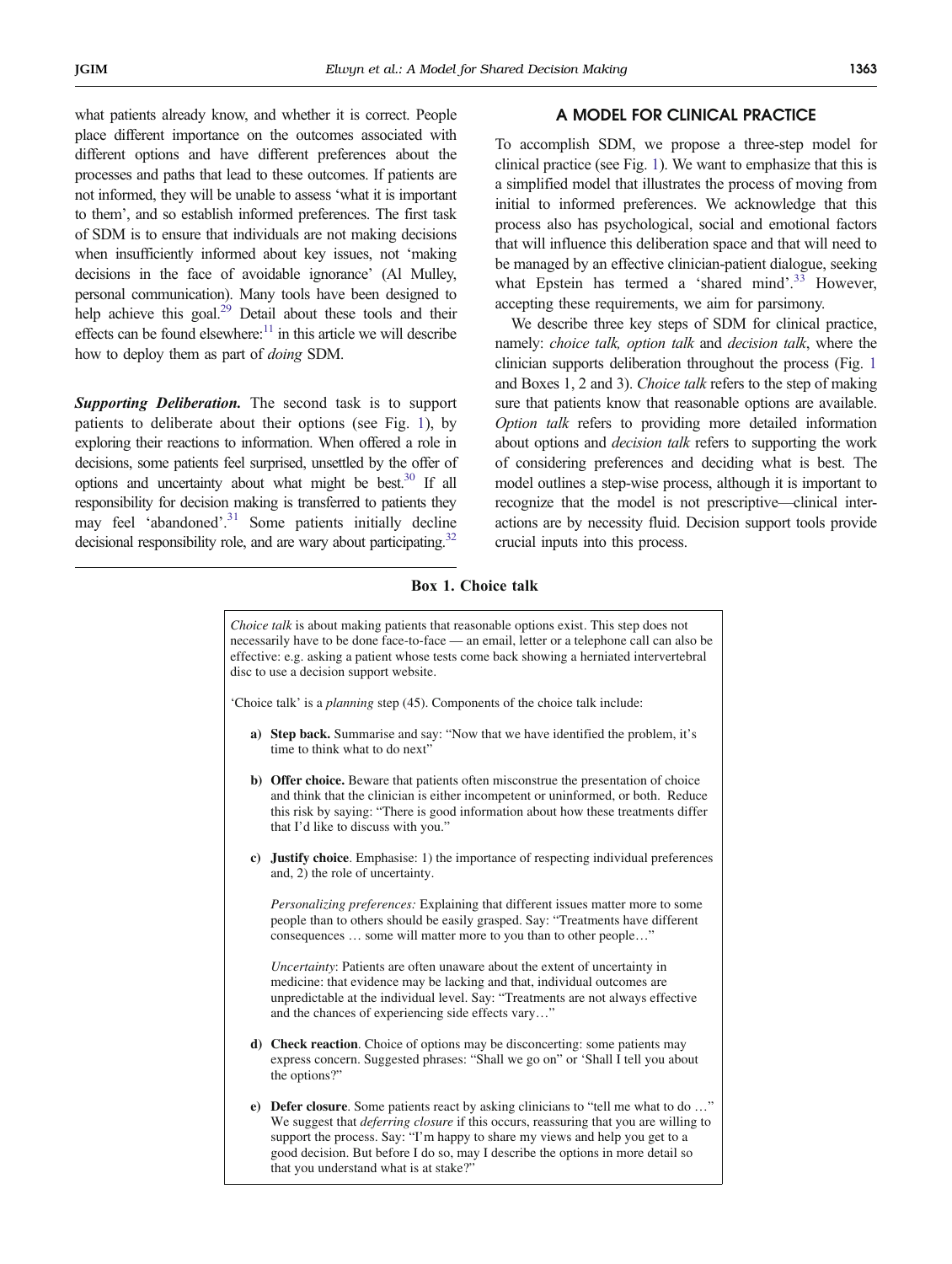#### Box 2. Option talk

- a) **Check knowledge**. Even well-informed patients may only be partially aware of options and the associated harms and benefits, or misinformed. Check by asking: "What have you heard or read about the treatment of prostate cancer?"
- b) **List options.** Make a clear *list* of the options as it provides good structure. Jot them down and say: "Let me list the options before we get into more detail". If appropriate, include the option of 'watchful waiting', or use positive terms such as 'active surveillance'.
- c) **Describe options**. Generate dialog and explore preferences. Describe the options in practical terms. If there are two medical treatments, say: "Both options are similar and involve taking medication on a regular basis" Point out when there are clear differences (surgery or medication), where postponement is possible or where decisions are reversible. Say: "These options will have different implications for you compared to other people, so I want to describe ...'

**Harms and benefits.** Being clear about the pros and cons of different options is at the heart of shared decision making. Learn the about effective risk communication (46)(47), about framing effects and the importance of providing risk data in absolute as well as relative terms. Try giving information in 'chunks' (chunking and checking) (48).

- d) **Provide patient decision support.** These tools make options visible and may save time. Some are sufficiently concise to use in clinical encounters (38). Examples of these short tools are Issues Cards (49), Decision Boards (50), and Option Grids (http://www.optiongrid.co.uk/) (42). SDM may need more than one encounter. More extensive patient decision support tools may play a crucial role (51). Say: "These tools have been designed to help you understand options in more detail. Use them and come back so that I can answer your questions ".
- e) **Summarize.** List the options again and assess understanding by asking for reformulations. This is called a 'teach-back' method and is a good check for misconceptions.

#### Box 3. Decision talk

- a) **Focus on preferences.** Guide the patient to form preferences. Suggested phrases: "What, from your point of view, matters most to you?"
- b) **Elicit a preference.** Be ready with a back-up plan by offering more time or being willing to guide the patient, if they indicate that this is their wish.
- c) **Moving to a decision.** Try checking for the need to either *defer* a decision or *make* a decision. Suggested phrases: "Are you ready to decide?" or "Do you want more time? Do you have more questions?" "Are there more things we should discuss?"
- d) **Offer review**. Reminding the patient, where feasible, that decisions may be reviewed is a good way to arrive at closure.

Patients will want time to study new information and to consider their personal preferences, particularly for futures that are unknown to them, to think about outcome states that they have never experienced.<sup>[34,35](#page-6-0)</sup> Deliberation may, in part, be done outside the clinical encounter, although often patients wish to consolidate their views with a trusted clinician. Individuals often want to discuss options with others and it would be best if those involved could potentially use the same information resources (see below). Rapley has referred to this need to talk to others, at different times and places, as a 'distributed' deliberation process[.36](#page-6-0) Recognizing this need, and allowing time for it, is a cornerstone for effective SDM  $^{33,37}$  $^{33,37}$  $^{33,37}$ 

The model also includes the use of decision support interventions,[38](#page-6-0) which summarize information in formats that are accessible to patients, using the most up to date evidence about the harms and the benefits.<sup>39</sup> Some tools also include preference clarification exercises[.39](#page-6-0) Decision support for patients can be in concise formats, such as in brief text or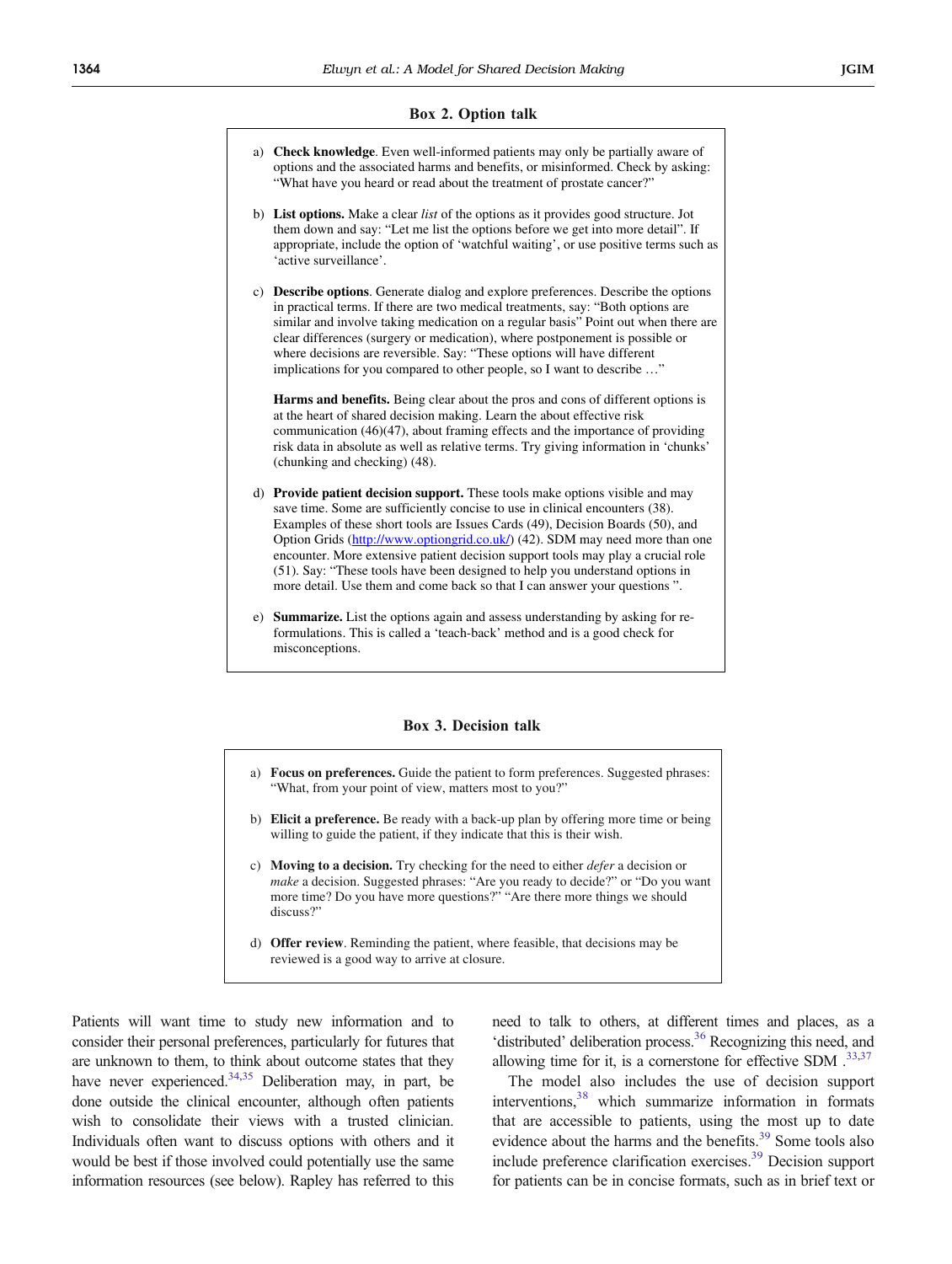<span id="page-4-0"></span>diagrams, and used during encounters to initiate SDM. They can also be extensive: typical of the many tools already developed—booklets, websites, videos, DVDs—to used by patients, their family and friends, outside the encounter, and at different time points $38$ —see Box 1, 2 and 3, and synopsis in Box 4.

# Box 4. Summary of the model: choice talk, option talk and preference talk

# **Choice talk**

- Step back
- Offer choice Justify choice - preferences matter
- Check reaction
- Defer closure

#### **Option talk**

- Check knowledge
- List options
- Describe options explore preferences
- Harms and benefits
- Provide patient decision support
- Summarize

#### **Decision talk**

- Focus on preferences
- Elicit preferences
- Move to a decision
- Offer review  $\blacksquare$

#### DELIBERATION

We use the term "deliberation" (see Fig. 1) to describe a process of considering information about the pros and cons of their options, to assess their implications, and to consider a range of possible futures, practical as well as emotional. This 'deliberation' space, colored grey in the figure, encompasses the need to work collaboratively with professionals as well as with the wider networks that patients will use.<sup>[36](#page-6-0)</sup> Deliberation begins as soon as awareness about options develops. The process is iterative and recursive, and the intensity increases after options have been described and understood.

### **DISCUSSION**

We have proposed a model of how to do SDM in clinical practice (Fig. 1), based on three key steps, namely choice talk (Box 1), option talk (Box 2) and decision talk (Box 3), whilst also being aware that many other people may be contributing. There are implications for training: in our experience the best way to learn these skills is to use simulations, either with colleagues or with trained actors $11,40,41$  $11,40,41$ 



#### Key to the figure

| <b>Deliberation</b>         | A process where patients become aware of choice, understand<br>their options and have the time and support to consider 'what<br>matters most to them': may require more than one clinical<br>contact not necessarily face-to-face and may include the use of<br>decision support and discussions with others. |
|-----------------------------|---------------------------------------------------------------------------------------------------------------------------------------------------------------------------------------------------------------------------------------------------------------------------------------------------------------|
| <b>Choice talk</b>          | Conveys awareness that a choice exists – initiated by either a<br>patient or a clinician. This may occur before the clinical<br>encounter.                                                                                                                                                                    |
| <b>Option talk</b>          | Patients are informed about treatment options in more detail.                                                                                                                                                                                                                                                 |
| <b>Decision talk</b>        | Patients are supported to explore 'what matters most to them',<br>having become informed.                                                                                                                                                                                                                     |
| <b>Decision Support</b>     | Decision support as designed in two formats: 1) brief enough to<br>be used by clinician and patient together and 2) more extensive,<br>designed to be used by patients either before or after clinical<br>encounters (paper, DVD, web).                                                                       |
| <b>Initial Preferences</b>  | Awareness of options leads to the development of initial<br>preferences, based on existing knowledge. The goal is to arrive<br>at informed preferences.                                                                                                                                                       |
| <b>Informed Preferences</b> | Personal preferences based on 'what matters most to patients',<br>predicated on an understanding of the most relevant benefits<br>and harms.                                                                                                                                                                  |

Figure 1. A shared decision making model.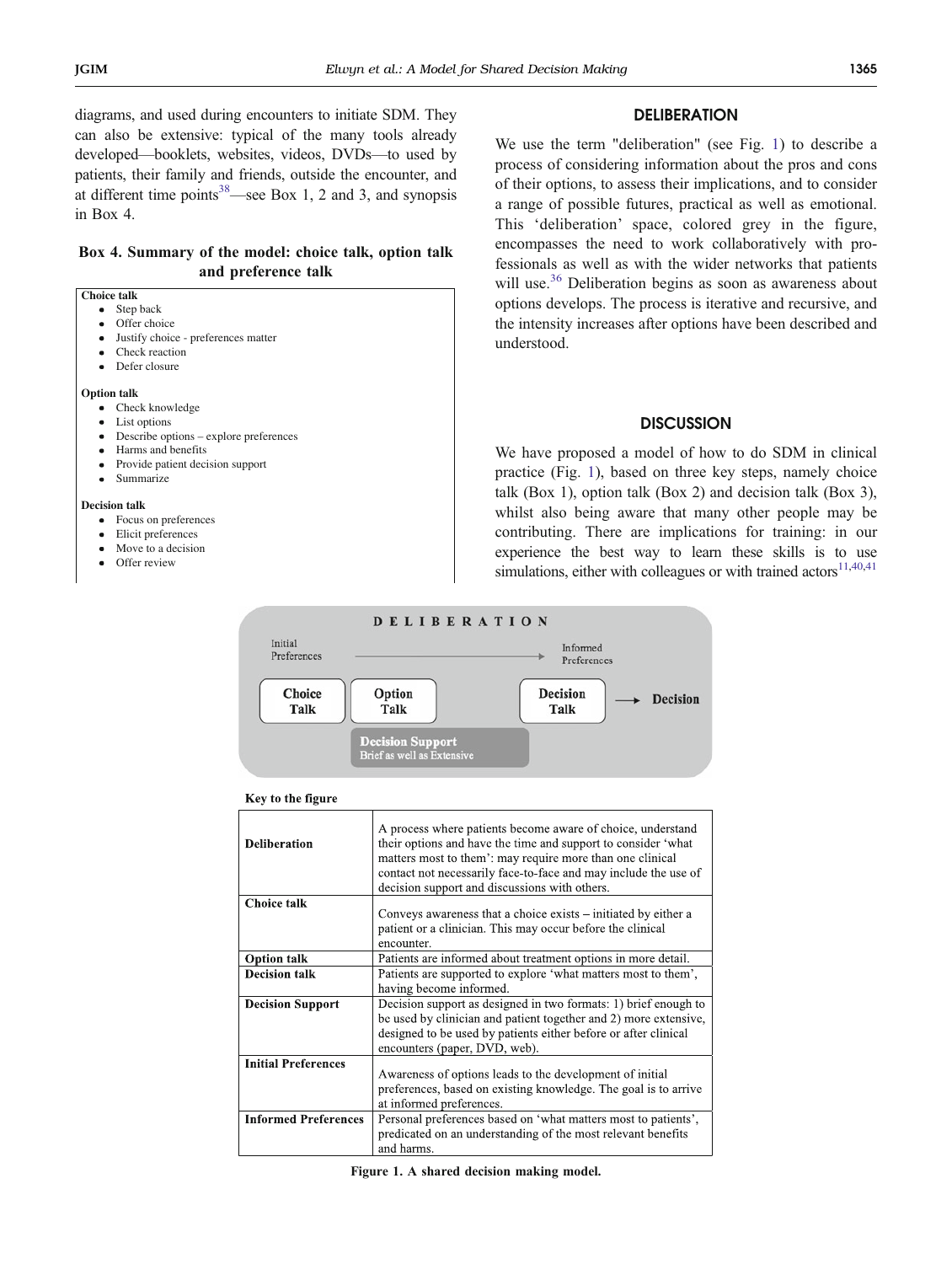<span id="page-5-0"></span>and use brief patient decision support tools.<sup>38,42</sup> There are measurement scales to assess skillfulness, <sup>[43](#page-6-0),[44](#page-6-0)</sup> although we lack a measure to assess proficiency in risk communication. The use of brief patient decision support tools can catalyze SDM.[38,42](#page-6-0)

This model builds on the previous work in this field by integrating a number of contributions. It acknowledges the foundations in ethics $9,10$  as well as the work that describes the stages and skills required.<sup>5</sup> However, it was our experience in implementation studies that gave rise to this three-step model that aims to help clinicians integrate SDM and patient decision support into their work.<sup>[42](#page-6-0)</sup>

Many clinicians will push back at the suggestion that yet more has to be accomplished in clinical encounters. We acknowledge this concern and argue that new systems will be required to appropriately reward truly patient centered practice. The introduction of brief decision support interventions can act as a catalyst for a new discourse and help make SDM a practical reality in busy clinics, albeit one that may lead to some patients needing more than one encounter where they can discuss important decisions. We realize that this model is a simplification of a complex, dynamic process, yet its simplicity may help others accomplish and teach shared decision making. That was our goal.

#### Acknowledgements:

Contributors: Ronald Epstein provided detailed helpful feedback and we thank him for his input. Dawn Carey of the Dartmouth Center for Healthcare Delivery Science, Dartmouth College provided additional support.

Funders: We acknowledge the Health Foundation, who commissioned work on shared decision making in the UK (Making Good Decisions in Collaboration: MAGIC), which provided the stimulus for this article.

#### Prior Presentations: None.

Conflict of Interest: Glyn Elwyn and Adrian Edwards have developed a range of decision support interventions for patients, including AmnioDex, Prosdex and Bresdex (hosted by NHS Direct in the UK). Michael Barry, Adrian Edwards, Glyn Elwyn, Richard Thomson, Natalie Joseph-Williams are members of the IPDAS collaboration. Glyn Elwyn is a director of Prepare to Share, a consultancy group for shared decision making. Michael Barry receives salary support as president of the Informed Med Decis Making Foundation, a not-for-profit (501 (c) 3) organization. [\(http://](http://www.informedmedicaldecisions.org) [www.informedmedicaldecisions.org\)](http://www.informedmedicaldecisions.org). The Foundation develops content for decision support programs. The Foundation has an arrangement with a for-profit company, Health Dialog, to co-produce these programs. The programs are used as part of the decision support and disease management services Health Dialog provides to consumers through health care organizations and employers.

Open Access: This article is distributed under the terms of the Creative Commons Attribution License which permits any use, distribution, and reproduction in any medium, provided the original author(s) and the source are credited.

Corresponding Author: Glyn Elwyn, PhD; Cochrane Institute of Primary Care and Public Health, Neuadd Meirionydd, Cardiff University, Heath Park, Cardiff, UK CF14 4XN (e-mail: glynelwyn@ gmail.com).

### **REFERENCES**

- 1. O'Connor A, Wennberg JE, Legare F, Llewellyn-Thomas HA, Moulton BW, Sepucha KR, et al. Toward the "tipping point": decision aids and informed patient choice. Health Aff. 2007;26(3):716–25.
- 2. Elwyn G, Coulter A, Laitner S, Walker E, Watson P, Thomson R. Implementing shared decision making in the NHS. BMJ. 2010;341: c5146.
- 3. Department of Health. Equity and excellence: liberating the NHS. London: 2010.
- 4. Senate and House of Representatives. Patient Protection and Affordable Care Act. HR 3590. Washington: 2010.
- Makoul G, Clayman ML. An Integrative Model of Shared Decision Making in Medical Encounters. Patient Educ Couns. 2006;60:301–12.
- 6. President's Commission. President's Commission for the Study of Ethical Problems in Medicine and Biomedical and Behavioral Research. Making Health Care Decisions. The Ethical and Legal Implications of Informed Consent in the Patient–Practitioner Relationship. Washington DC: 1982.
- 7. Levenstein J. The patient-centred general practice consultation. S Afr Fam Pract. 1984;5:276–82.
- 8. Barry MJ, Edgman-Levitan S. Shared decision making–pinnacle of patient-centered care. New Engl J Med. 2012;366(9):780–1.
- 9. Emanuel EJ, Emanuel LL. Four models of the physician-patient relationship. JAMA. 1992;267:2221.
- 10. Charles C, Gafni A, Whelan T. Shared decision-making in the medical encounter: what does it mean? (Or it takes at least two to tango). Soc Sci Med. 1997;44:681–92.
- 11. Towle A, Godolphin W. Framework for teaching and learning informed shared decision making. BMJ. 1999;319:766–9.
- 12. Elwyn G, Edwards AG, Kinnersley P, Grol R. Shared decision-making and the concept of equipoise: the competences of involving patients in healthcare choices. Br J Gen Pract. 2000;50(460):892–9.
- 13. Ryan R, Deci E. Self-determination theory and the facilitation of intrinsic motivation, social development, and well-being. Am Psychol. 2000;55(1):68–78.
- 14. Entwistle VA, Carter SM, Cribb A, McCaffery K. Supporting patient autonomy: the importance of clinician-patient relationships. J Gen Intern Med. 2010;25(7):741–5.
- 15. Mackenzie C. Relational autonomy, normative authority and perfectionism. J Soc Philos. 2008;39(4):512–33.
- 16. King J, Moulton B. Rethinking Informed Consent: The Case for Shared Medical Decision-Making. Am J Law Med. 2006 Jan;32(4):429–501.
- 17. Wear S. Informed consent: Patient autonomy and clinician beneficence within health care. Washington DC: Georgetown Univ Pr; 1998.
- 18. Zikmund-Fisher BJ, Couper MP, Singer E, Levin CA, Fowler FJ, Ziniel S, et al. The DECISIONS study: a nationwide survey of United States adults regarding 9 common medical decisions. Med Decis Making. 30(5 Suppl):20 S–34S.
- 19. Coulter A. Do patients want a choice and does it work? BMJ. 2010;341:973–5.
- 20. Stewart M, Brown J, Weston W, McWinney I, McWilliam C, Freeman T. Patient Centred Medicine: Transforming the Clinical Method. Thousand Oaks, CA: Sage Publications; 1995.
- 21. Epstein RM, Alper BS, Quill TE. Communicating Evidence for Participatory Decision Making. JAMA. 2004;291:2359–66.
- 22. Levinson W, Lesser CS, Epstein RM. Developing physician communication skills for patient-centered care. Health affairs (Project Hope). 2010 Jul;29(7):1310–8.
- 23. Braddock CH, Fihn SD, Levinson W, Jonsen AR, Pearlman RA. How doctors and patients discuss routine clinical decisions: informed decision making in the outpatient setting. 1997;12:339–45.
- 24. Silverman J, Kurtz S, Draper J, Silverman J, Kurtz S, Draper J, et al. Skills for communicating with patients. Abingdon: Radcliffe Medical Press; 1998.
- 25. Stacey D, Bennett C, Barry M, Col N, Eden K, Holmes-Rovner, M Llewellyn-Thomas, H Lyddiatt A, et al. Decision aids for people facing health treatment or screening decisions. Cochrane Database of Systematic Reviews. 2011;as well as(10):CD001431.
- 26. Frosch D, Kaplan R. Shared decision making in clinical medicine: past research and future directions. Am J Prev Med. 1999;17:285–94.
- 27. Schneider CE, CE S. The practice of autonomy: patients, doctors, and medical decisions. New York: Oxford University Press; 1998.
- 28. Gafni A, Charles C, Whelan T. The physician-patient encounter: the physician as a perfect agent for the patient versus the informed decisionmaking model. Soc Sci Med. 1998;47(3):347–54.